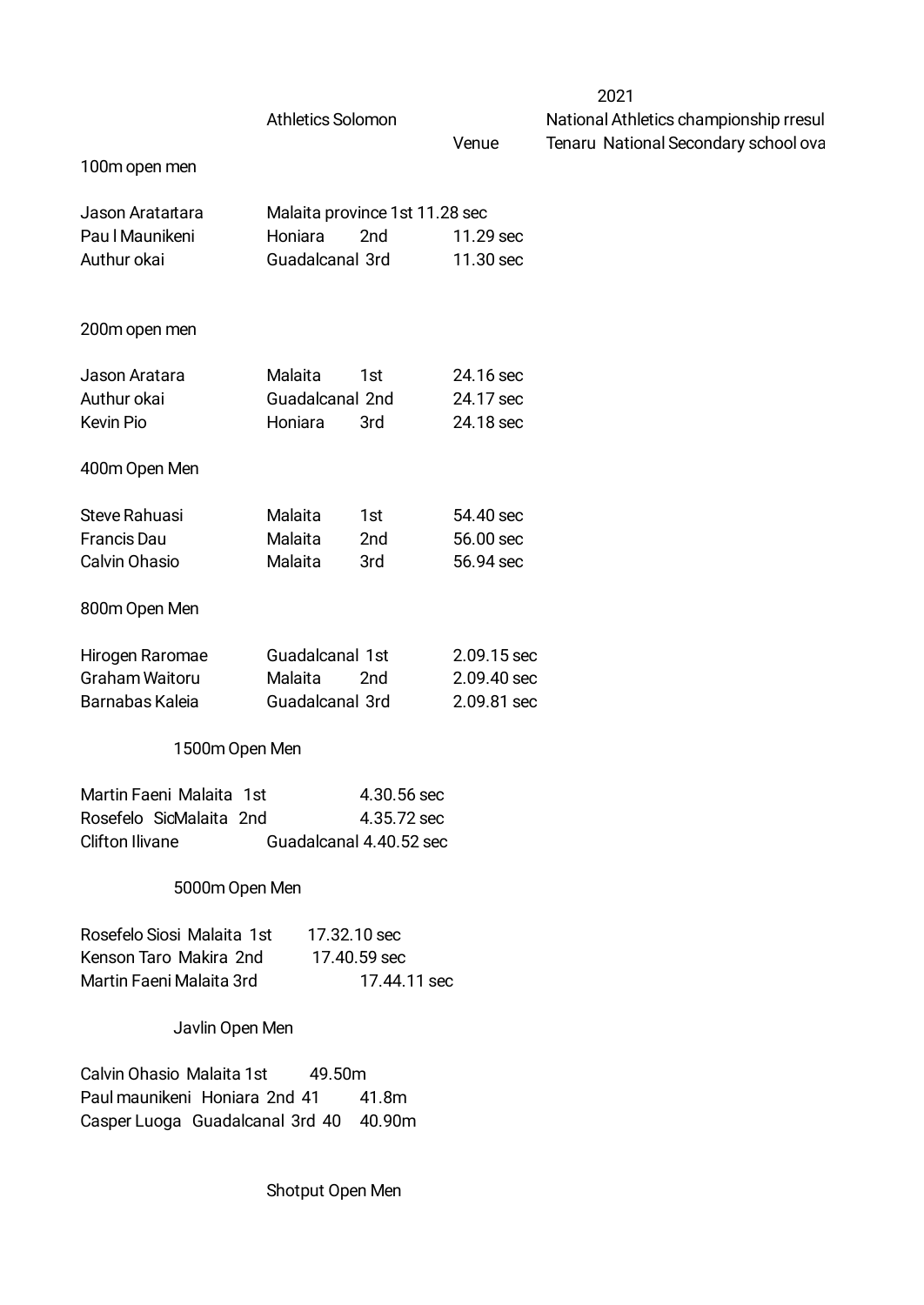Paul Maunikeni Honiara 1st 10.9m Samson Sale Western 2nd 10.56m Wilsmen Tua Guadalcanal 3rd 10.36

## 4x100m Open Men

1st Malaita 46.07 sec 2nd Guadalcanal 46.08sec 3rd Honiara 46.66sec

## 4x400m Open Men

1st Malaita 3.46.97 sec 2nd Guadalcanal 3.52.50 3rd Honiara 3.59.34sec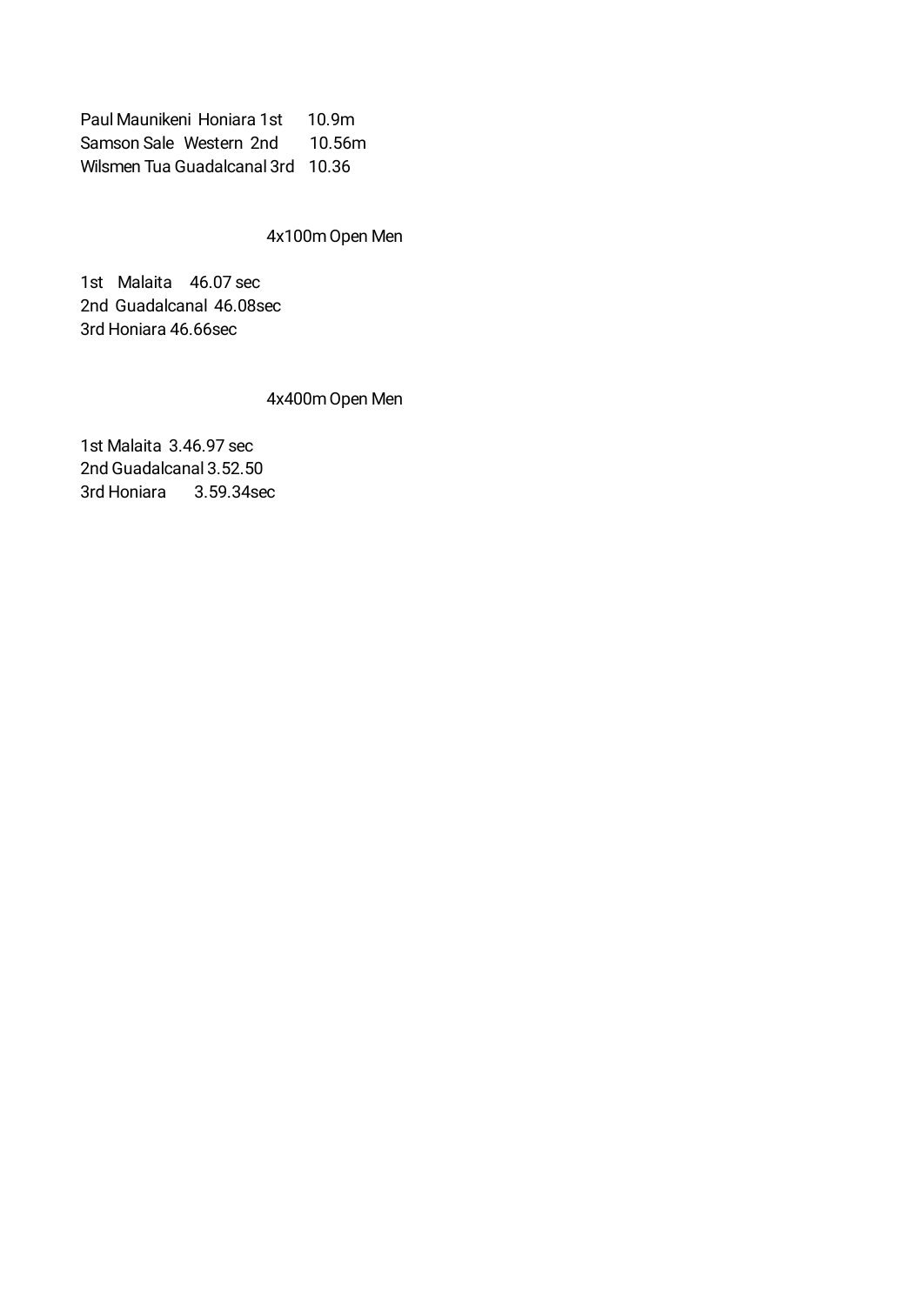1oom Open Women

| Jovita Ambrose                     | Honiara                | 1st | 13.34sec          |
|------------------------------------|------------------------|-----|-------------------|
| Cathlyn Solotoha                   | Guadalcanal 2nd        |     | 14.38sec          |
| <b>Advin Drenda</b>                | Isabel                 | 3rd | 14.39 sec         |
| 200m Open Women                    |                        |     |                   |
| Jovita Ambrose                     | Honiara                | 1st | 28.78sec          |
| Alice Pegi Guadalcanal             |                        | 2nd | 30.28sec          |
| Advin Drenda Isabel                |                        | 3rd | 30.42sec          |
| 400m Open Women                    |                        |     |                   |
| Jovit Ambrose Honiara              |                        | 1st | 1.06.47sec        |
| <b>Esther Sarasodo Guadalcanal</b> |                        | 2nd | 1.09.06sec        |
| Emily Barbra Guadalcanal           |                        | 3rd | 1.09.97sec        |
| 800M Open Women                    |                        |     |                   |
| <b>Sharon Firisua</b>              | Malaita                | 1st | 2.34.69 sec       |
| Purity Fakafu                      | <b>Guadalcanal 2nd</b> |     | 2.37.03 sec       |
| <b>Esther Sarasodo</b>             | Guadalcanal 3rd        |     | 2.40.44 sec       |
| 1500m Open Women                   |                        |     |                   |
| Merilyn Emi Guadalcanal            |                        | 1st | 5.43.47 sec       |
| Javelyn Kalo Guadalcanal           |                        | 2nd | 5.45.57 sec       |
| Esther Sarasodo Guadalcanal        |                        | 3rd | 5.46.3 sec        |
| 5000m Open Women                   |                        |     |                   |
| Diana Matekali Malaita             |                        | 1st | 19.30.25 sec      |
| Sharon Firisua Malaita             |                        | 2nd | 19.47.94 sec      |
| Rose Pita Guadalcanal              |                        | 3rd | 20.25.31 sec      |
| Javlin Open Women                  |                        |     |                   |
| Sharon Firisua Malaita             |                        | 1st | 22.4 m            |
| Salin Kausimae Guadalcanal         |                        | 2nd | 20.5 <sub>m</sub> |
| Godney Ramohia Malaita             |                        | 3rd | 20.2m             |

lts al